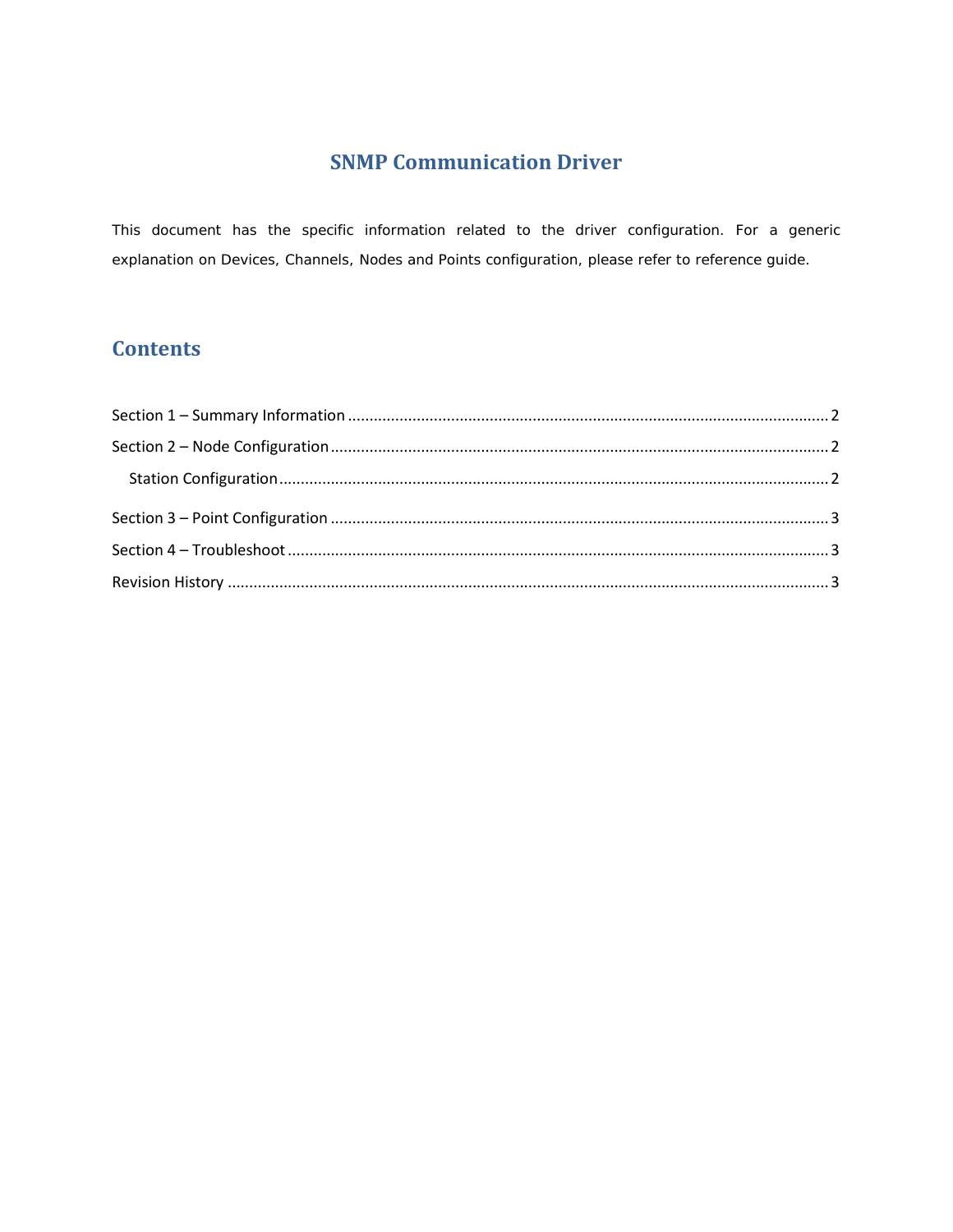#### <span id="page-1-0"></span>**Communication Driver Name**: SNMP

**Implementation DLL**: T.ProtocolDriver.SNMP.dll

**Protocol**: SNMP

**Interface**: TCP/IP or UDP

**Addition Assemblies**: SharpSnmpLib.dll and SharpSnmpLib.Mib.dll

#### **Supported Operands:**

#### *Get Command*

- OctetString (FS Devivce Datatype ASCII)
- ObjectIdentifier (FS Devivce Datatype ASCII)
- TimeTicks (FS Devivce Datatype ASCII)
- Integer32 (FS Devivce Datatype Long)
- Gauge32 (FS Devivce Datatype DWord)
- Counter32 (FS Devivce Datatype DWord)

#### *Set Command*

- OctetString (FS Devivce Datatype ASCII)
- Integer32 (FS Devivce Datatype Long)
- Counter32 (FS Devivce Datatype DWord)

### <span id="page-1-1"></span>**Section 2 – Node Configuration**

### <span id="page-1-2"></span>**Station Configuration**

*<IP address>*: IP address of the equipment in the network

*<Port>*: Port of the equipment in the network

*<MIB>*: MIB file of equipment. If the MIB file is not specified the SNMPv2-MIB file will be used.

*<Version>*: Version of the SNMP

*<Authentication>*: Authentication MD5 or SHA-1. Only for Version 3.

*<Passphrase>*: Passphrase when Authentication is enabled.

*<Privacy>*: Privacy DES or AES. Only for Version 3 and Authentication is enabled.

*<Passphrase>*: Passphrase when Privacy is enabled.

*<UserName>*: UserName for version 3.